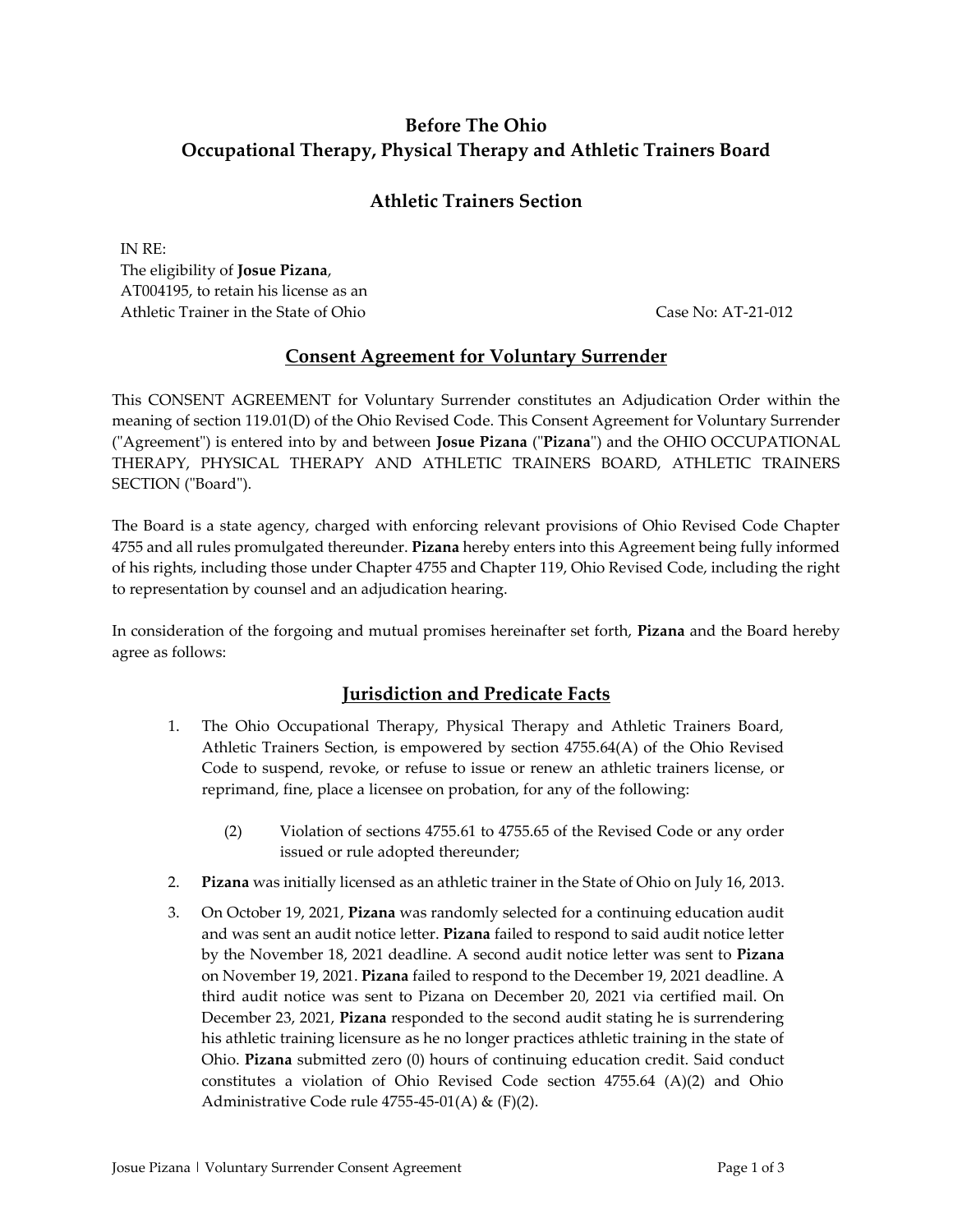4. **Pizana** currently holds a license to practice as an athletic trainer in the State of Ohio, and therefore is subject to all laws and rules of Ohio regulating the practice of athletic training.

## **Admissions**

- 1. **Pizana** admits that the facts as set forth above are true and accurate and expressly waives all rights to challenge said facts.
- 2. **Pizana** admits that the facts set forth above constitute a violation of Ohio law thereby subjecting him to disciplinary action by the Board, pursuant to section 4755.64 of the Ohio Revised Code.

#### **Terms**

WHEREFORE, in consideration of the foregoing, and in lieu of any further disciplinary action, **Pizana** and the Board, knowingly and voluntarily agree to the following terms:

- 1. **Pizana** shall voluntarily surrender and the Board hereby simultaneously revokes his license to practice as an athletic trainer in the State of Ohio. **Pizana's** original license certificate shall be submitted simultaneously with this signed Surrender Consent Agreement to the Enforcement Division of the Ohio Occupational Therapy, Physical Therapy, and Athletic Trainers Board at 77 South High Street, 16th Floor, Columbus, OH 43215-6108.
- 2. **Pizana** hereby releases the Ohio Occupational Therapy, Physical Therapy and Athletic Trainers Board, its members, employees, agents and officers jointly and severally from any and all liability from the within matter.
- 3. All parties to this Agreement understand that this Agreement is a public record and may be published on the Board's website and reported to appropriate organizations, data banks, and governmental bodies, including, but not limited to, the United States Department of Health and Human Services' National Practitioner Data Bank (NPDB).
- 4. By his signature on this Agreement, **Pizana** agrees that in the event the Board, in its discretion, does not approve this Agreement, this settlement offer is withdrawn and shall be of no evidentiary value and shall not be relied upon or introduced in any disciplinary action or appeal by either party. **Pizana** agrees that should the Board reject this Agreement and if this case proceeds to hearing, he will assert no claim that the Board was prejudiced by its review and discussion of this Agreement or of any information relating thereto.
- 5. By adopting and executing this Agreement, the Board hereby acknowledges that this Agreement is a full and final settlement of the within matter and agrees that it will not pursue further action against **Pizana** resulting from the aforementioned conduct.
- 6. This Agreement contains the entire agreement between the parties, there being no other agreement of any kind, verbal or otherwise, which varies the terms of this Agreement.
- 7. **Pizana** hereby waives any and all rights under R.C. Chapter 119, including, but not limited to, all hearing and appeal rights.